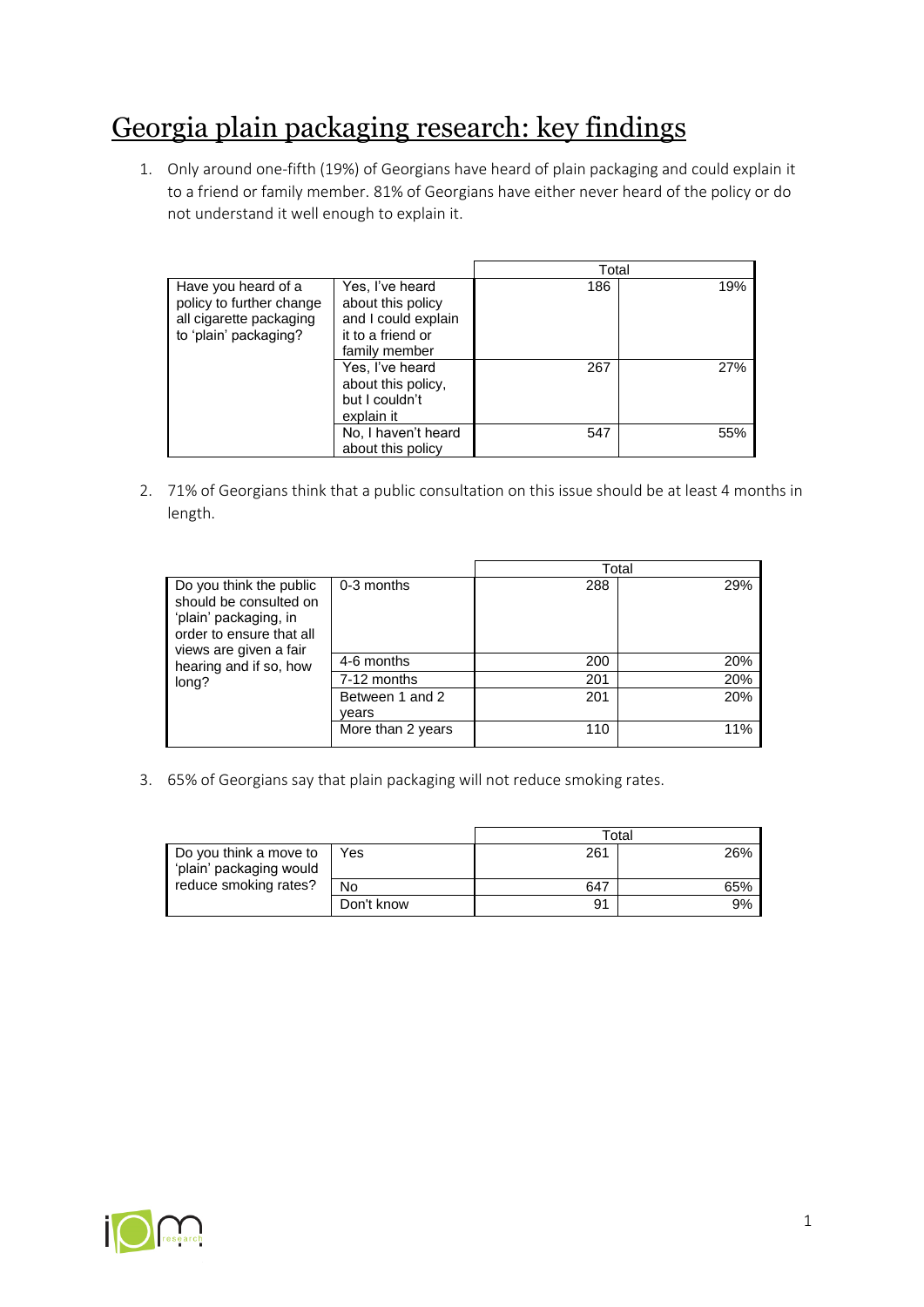4. 54% of Georgians think it is likely that changing to plain packaging will make it easier to produce fake cigarette packaging and increase the number of illegal cigarettes sold in Georgia.

|                                                                                                                                                                                                           |            | Total |     |
|-----------------------------------------------------------------------------------------------------------------------------------------------------------------------------------------------------------|------------|-------|-----|
| Some people say that a<br>change to 'plain'<br>packaging from multiple<br>different brand designs<br>would make it easier to<br>produce fake cigarette<br>packaging and increase<br>the amount of illegal | Likely     | 543   | 54% |
| cigarettes sold in                                                                                                                                                                                        | Unlikely   | 365   | 37% |
| Georgia. Do you think<br>this is likely or unlikely?                                                                                                                                                      | Don't know | 92    | 9%  |

5. Only 35% of Georgians believe plain packaging is necessary, 45% say that it is not.

|                                                    |            | Total |     |
|----------------------------------------------------|------------|-------|-----|
| Do you believe that the<br>introduction of 'plain' | Yes        | 346   | 35% |
| packaging is                                       | No         | 454   | 45% |
| necessary?                                         | Don't know | 201   | 20% |

6. Only 37% of Georgians say that plain packaging is a good use of government resources, 41% say that it is not.

|                                                    |            | Total |     |
|----------------------------------------------------|------------|-------|-----|
| Do you believe that the<br>introduction of 'plain' | Yes        | 369   | 37% |
| packaging is a good                                | No         | 407   | 41% |
| use of government<br>resources?                    | Don't know | 224   | 22% |

7. 62% of Georgians agree that "while some politicians may have good intentions when proposing this policy, it is important they keep an open-mind and weigh up both sides of any argument for or against 'plain' packaging for cigarettes".

|                                                                                                                                 |            |     | Total |  |
|---------------------------------------------------------------------------------------------------------------------------------|------------|-----|-------|--|
| Do you agree or<br>disagree that, while<br>some politicians may<br>have good intentions<br>when proposing this                  | Agree      | 621 | 62%   |  |
| policy, it is important                                                                                                         | Disagree   | 260 | 26%   |  |
| they keep an open-<br>mind and weigh up<br>both sides of any<br>argument for or against<br>'plain' packaging for<br>cigarettes? | Don't know | 120 | 12%   |  |